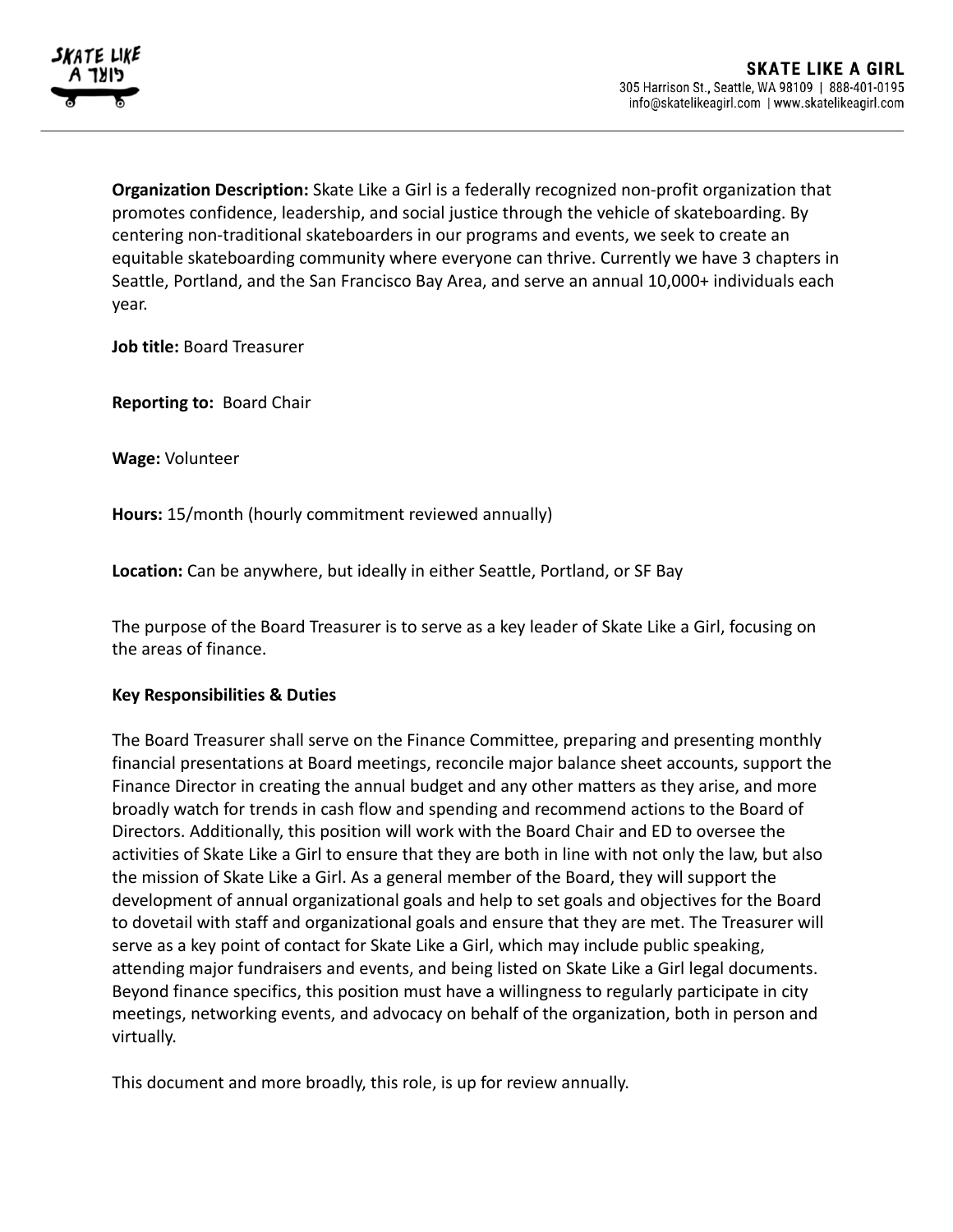| Duties of the role                              | <b>Estimated Time</b><br>spent monthly | <b>Key tasks</b>                                                                                                                                                                                                                                                                                                                                                                                                                                            |
|-------------------------------------------------|----------------------------------------|-------------------------------------------------------------------------------------------------------------------------------------------------------------------------------------------------------------------------------------------------------------------------------------------------------------------------------------------------------------------------------------------------------------------------------------------------------------|
| <b>Support Monthly Board</b><br><b>Meetings</b> | 5 hours/mo                             | Post monthly financials prior to monthly<br>$\bullet$<br>Board meeting on Slack<br>Prepare and present on prior month's<br>financials<br>Watch for trends in cash flow and spending<br>and recommend actions to the Board of<br><b>Directors</b><br>Prepare and present on any other finance<br>related issues as they arise<br>Present and call for a vote of the annual<br>budget<br>Attend and participate in Skate Like a Girl<br><b>Board Meetings</b> |
| General                                         | 3 hours/mo                             | Attend Skate Like a Girl fundraisers and<br>Wheels of Fortune<br>Check emails weekly<br>Check Slack weekly<br>$\bullet$<br>Be listed on key documents as Treasurer<br>$\bullet$<br>Networking<br>Ensuring role is listed on LinkedIn<br>$\circ$<br>Sharing Skate Like a Girl activities on<br>$\circlearrowright$<br>social media or other communication<br>platforms                                                                                       |
| Serve on Finance Committee                      | 7 hours/mo                             | Participate in bi-weekly Finance Committee<br>$\bullet$<br>meetings<br>Attend regular meetings, and communicate<br>if you are unable to join<br>Work on projects related Finance Committee<br>including annual budget creation<br>Manage/review monthly bank statements<br>and quarterly 941 filings filed by Gusto<br>Review payroll transactions via Gusto<br>Reconcile Deferred Revenue between<br>QuickBooks and Stripe along with Finance<br>Committee |